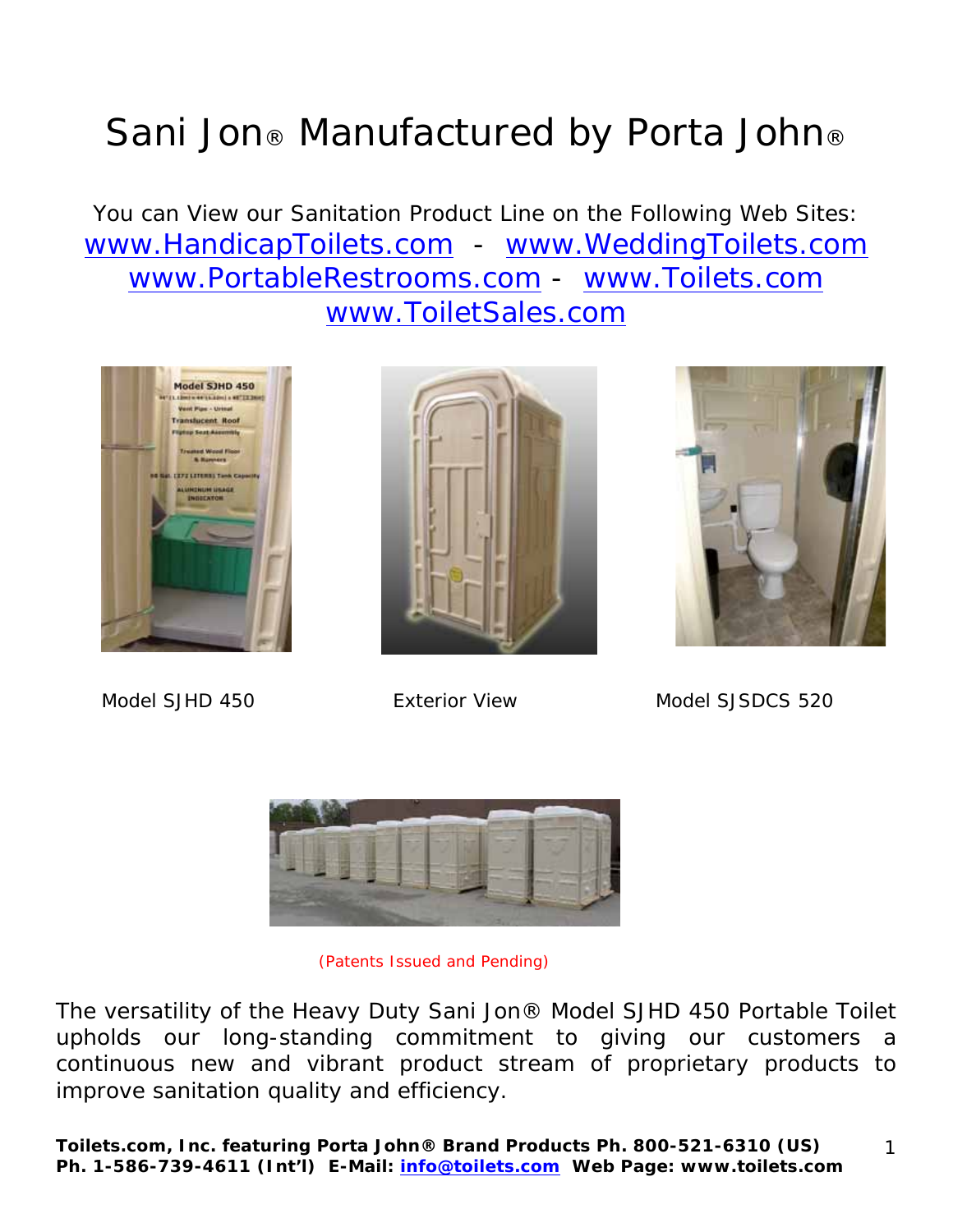# **Sani Jon® Chassis**

*The Sani Jon® is versatile, and not just another Plastic Lavatory Box.*   **Advantages** 

**Advantage One:** Heavy Duty, Larger Size **Advantage Two: Double Aluminum Corners & Door Jamb Advantage Three: Flip Top Lid For Complete Tank Access Advantage Four: Cost Efficient Conversion to a Comfort Station Advantage Five:** Sani Jon® on Wheels - Model SJHD 450T **Advantage Six: Sani Jon® Dump Your Own Model SJHD 450DV**

**Please feel free to contact me (Earl Braxton 800-521-6310 {US] 586-739-4611 {Int'l}) with your questions.** 

## **Table of Contents**

**Model SJHD 450** Drop Tank Toilet Pages 3 - 6

**More About Comfort Stations** Patented Fresh Water Flush Pages 7 - 9

**Model 450T – 520T** Trailer Mounted Page 10

**Model SJHD 450D** Dump Valve Page 11

**Model SJHDRCF 490** – Recirculating Flush Page 12

2

Literature on Other Products We Offer:

Comfort Stations: http://online.1stflip.com/dnlx/3249/ Single Stall Showers: http://online.1stflip.com/dnlx/31vs/ vh Handicapped Toilets: http://online.1stflip.com/dnlx/324a/ References: http://online.1stflip.com/dnlx/323u/#p=8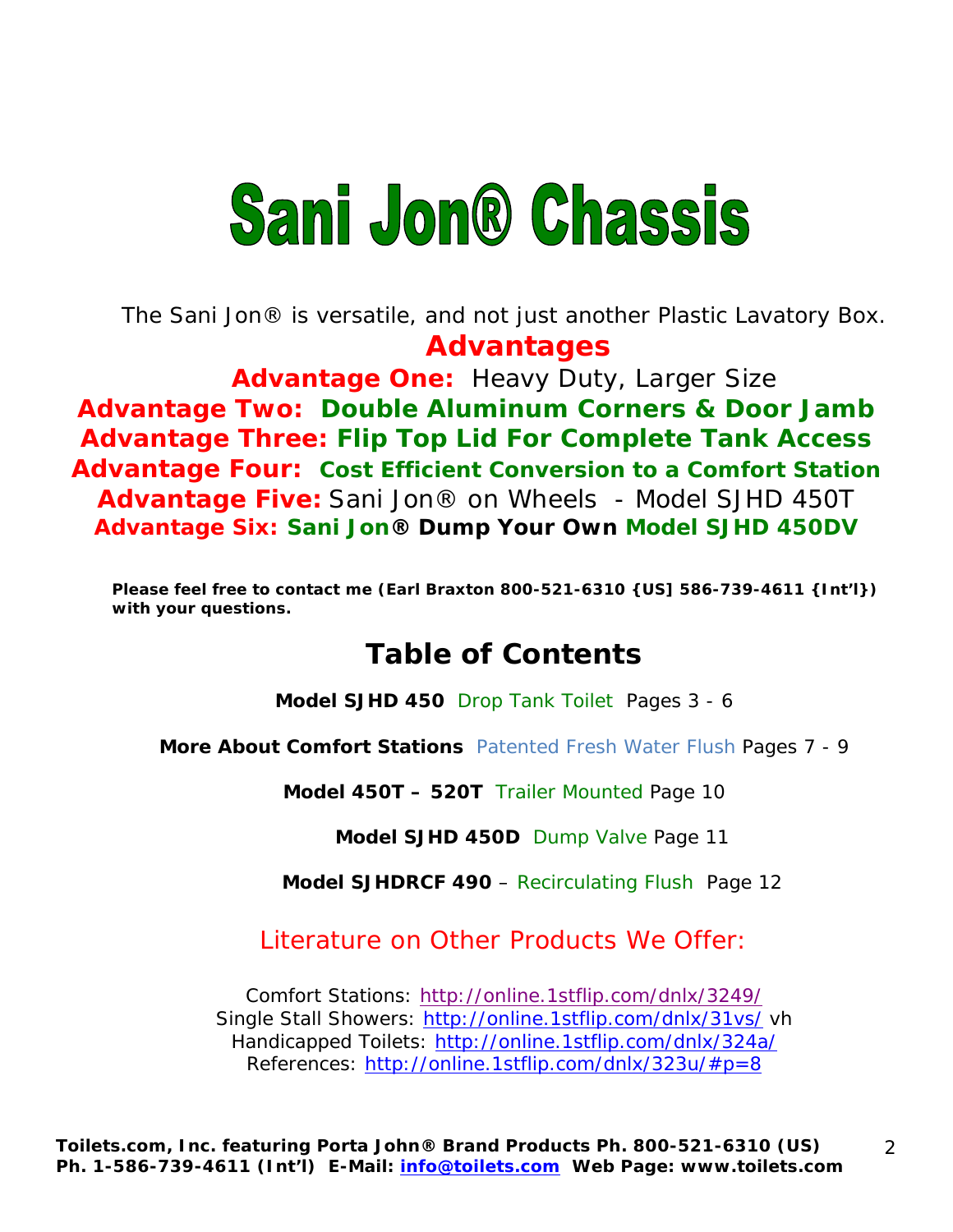### **Advantage One** Heavy Duty Larger Size **Sani Jon**® **Model SJHD 450**





**Roomy, Pleasing to the Eye Perfect for Long Term Use Patented Design Double Aluminum Corners & Door Jam 44" x 48" x 89" 1.12m x 1.12m x 2.26m 218 lbs.**

### **Holding Tank Sizes Range from 68 Gallons (US) Model #SJHD 450 Different Models**

**Advantage One:** Aluminum Door Frame in all Models







3

 **PRODUCT DURABILITY AND CONVERTIBILITY FOR THE LONG TERM** Advantages of the Sani Jon® Aluminum Frame – Double Aluminum Corners Illustrated Throughout this Document.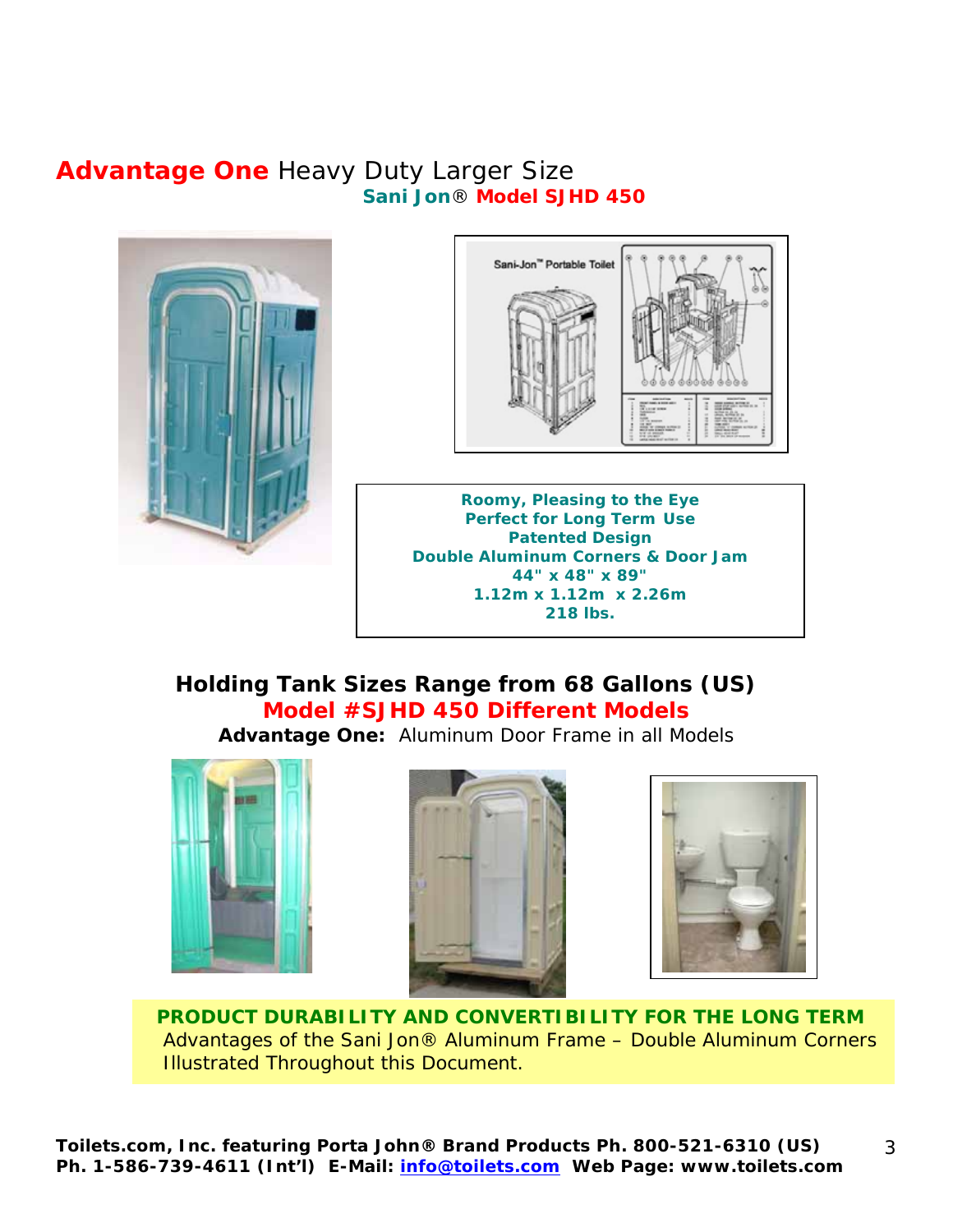## **Sani Jon® SJHD 450**

## Advantages

## **Advantage Two: Double Aluminum Corners & Door Jamb**



 **Corners for Long Life for Durability** 



## **Aluminum Inside Aluminum Corner**

4

## **Advantage Three: Flip Top Lid for Complete Tank Access**

**Flip top For Complete Tank Cleaning - Allows Inspection of the Entire Tank** 

**Complete Access to The 68 Gallon Holding Tank for:** 

Cleaning and Disinfecting Easy Removal of Trash Easy Safety Inspection and Removal of Trash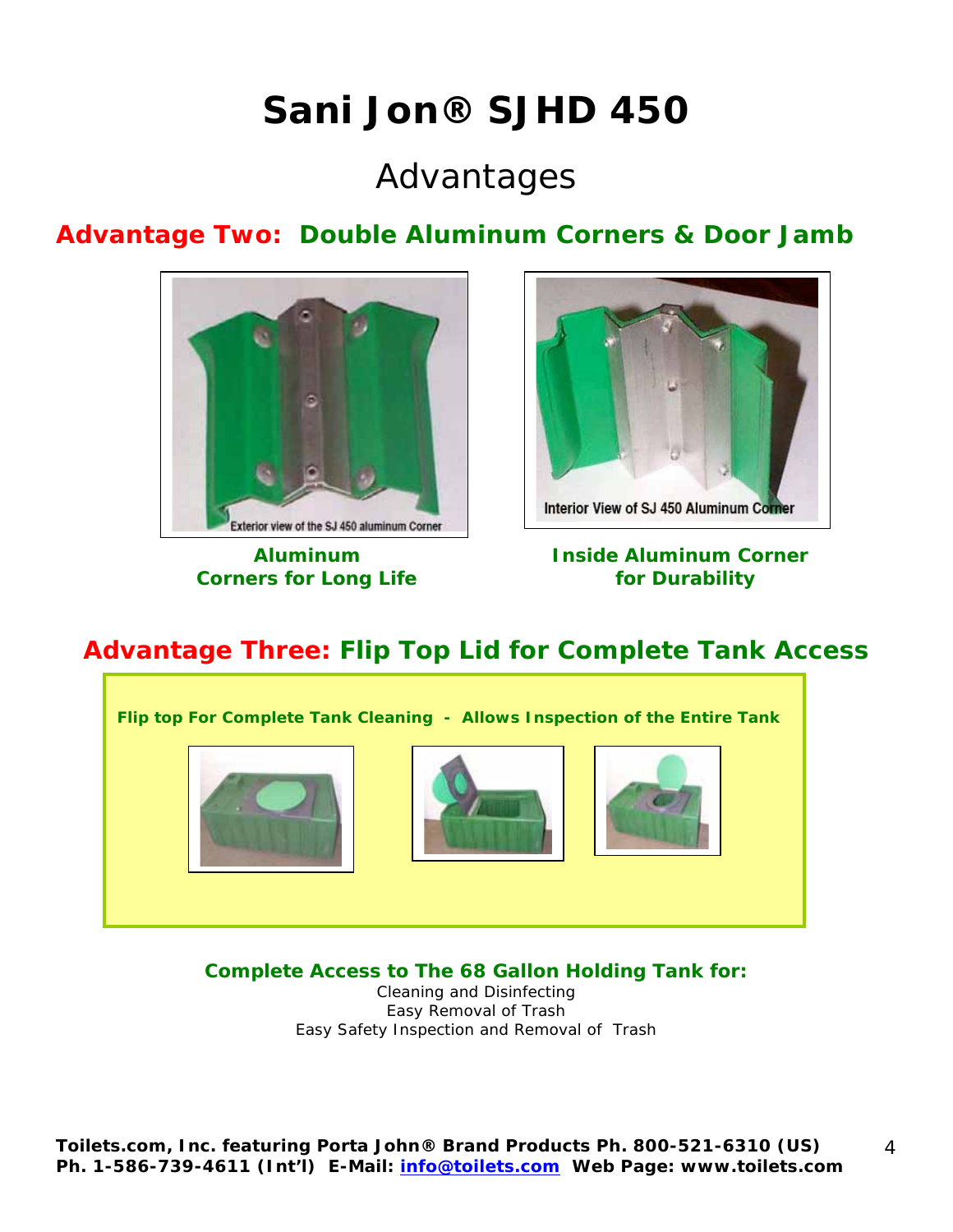### **Advantage Four: Cost Efficient Conversion to a Comfort Station**

## **Conversion to a Comfort Station**

Model SJSDCS 520 With New Low Profile Cistern



**Model SJSDCS 520**  Ceramic Bowl & Sink

**Water Source:**  Garden Hose Water Tank Hard Plumbing **Waste Removal:**  Holding Tank Mains Septic Tank













**The Porta John® Patented Comfort Station units are moveable, require no steps, no internal waste reservoir, no chemicals, a 40% chance of not needing to contract with a pumping service.** 



**Dimensions: 18" (.46m) high x 84" (2.13m) long x 48" (1.22m) wide Capacity: 300 U.S. Gallons/ 1,200 Liters** 

 **Model HT & WT 304**  300 Gallon Waste or Water Tank



**Toilets.com, Inc. featuring Porta John® Brand Products Ph. 800-521-6310 (US) Ph. 1-586-739-4611 (Int'l) E-Mail: info@toilets.com Web Page: www.toilets.com**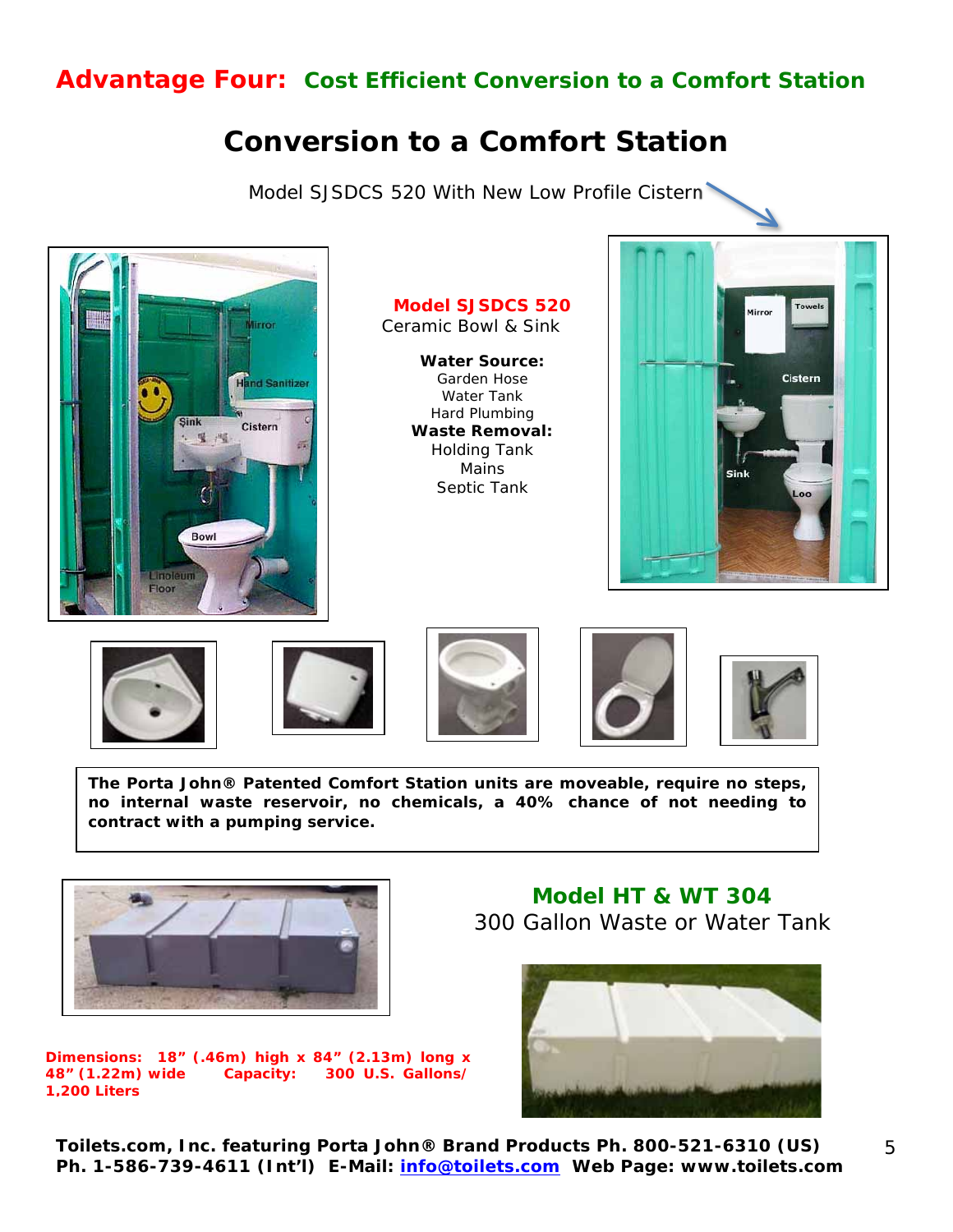## **Advantage Five:** Sani Jon® on Wheels - Model SJHD 450T





**Roomy, Pleasing to the Eye Perfect for Long Term Use Patented Design Aluminum Clad Edges 44" x 44" x 89" 1.12m x 1.12m x 2.26m 218 lbs.**

Model SJHD 450DV (Dump Valve) can be Trailer Mounted







**Dual Toilet Trailer**  Side View with Folding Jack Stand Down Rear View Front View Rail & Step

### **Sani Jon® Holding Tank Capacity 68 Gallons (US) 272 Liters**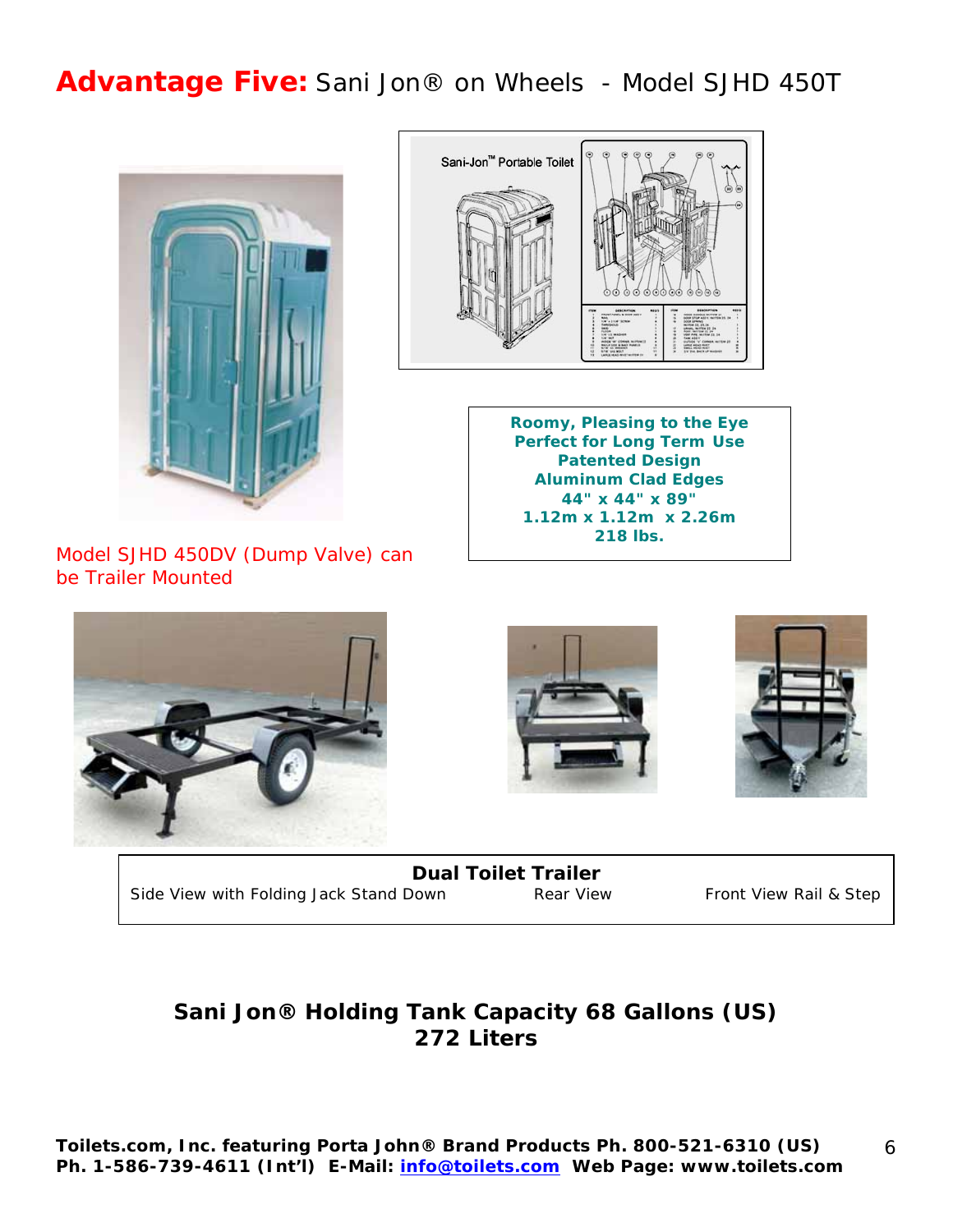## More About The Sani Jon® Comfort Stations

The Fixtures are Standard Ceramic Bathroom Fixtures

"No Marine or RV type fixtures"

**Model SJSDCS 520**  Ceramic Bowl & Sink

**Water Source:**  Garden Hose Water Tank Hard Plumbing **Waste Removal:**  Holding Tank Mains Septic Tank





**Sani Jon® Deluxe Comfort Station Model SJSDCS 520**  No Waste or Chemicals Inside the Lavatory Stall - Fresh Water Flush Roof is translucent for easy overhead lighting.

Price: \$2,494.00











**The Porta John® Patented Comfort Station units are moveable, require no steps, no internal waste reservoir, no chemicals, may be plumbed to a sewer or septic tank.** 

**Garden hose can be the water source.** 



#### **Model HT 304**

Dimensions: 18" (.46) high x 84" (2.13m) long x 48" (1.22m) wide Capacity: 300 U.S. Gallons / 1,200 Liter

## **300 Gallon Waste Tank**

**Toilets.com, Inc. featuring Porta John® Brand Products Ph. 800-521-6310 (US) Ph. 1-586-739-4611 (Int'l) E-Mail: info@toilets.com Web Page: www.toilets.com**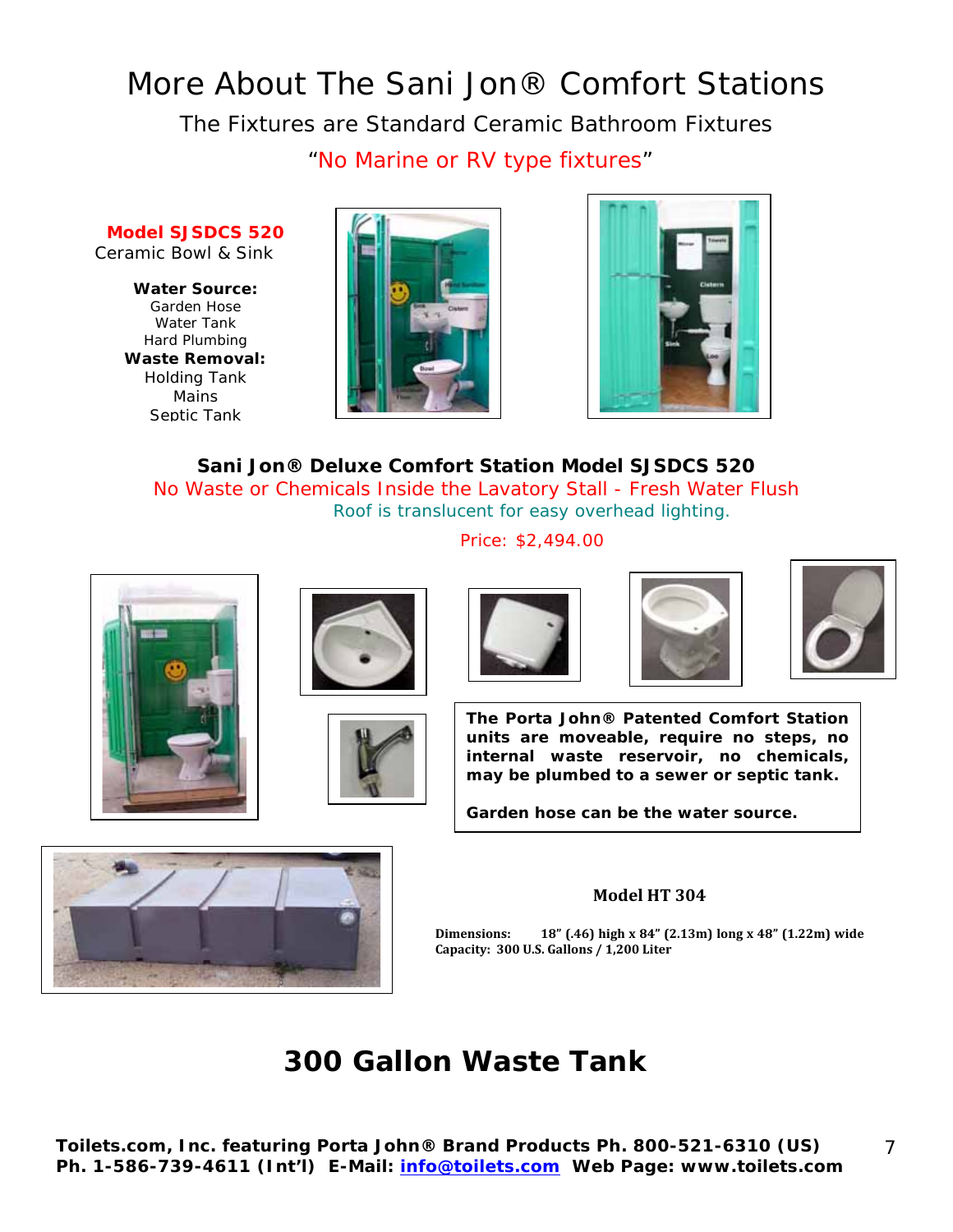## **Sani Jon® Premium Comfort Station**

**Model SJSPCS 600**

#### **The Comfort Station Models in this literature can be used in any combination.**



Inside View

Outside View

 Unit Can Be Plumbed to Sewer Optional Electricity Translucent Roof for Night Use Fresh Water Flush & Hand Wash Ceramic Sink & Toilet



**Water and Sewer Connection**

**Model SJSPCS 600 No RV Parts Ceramic Sink & Toilet - 9 Second Faucet Dimensions: 44" x 44" 89"**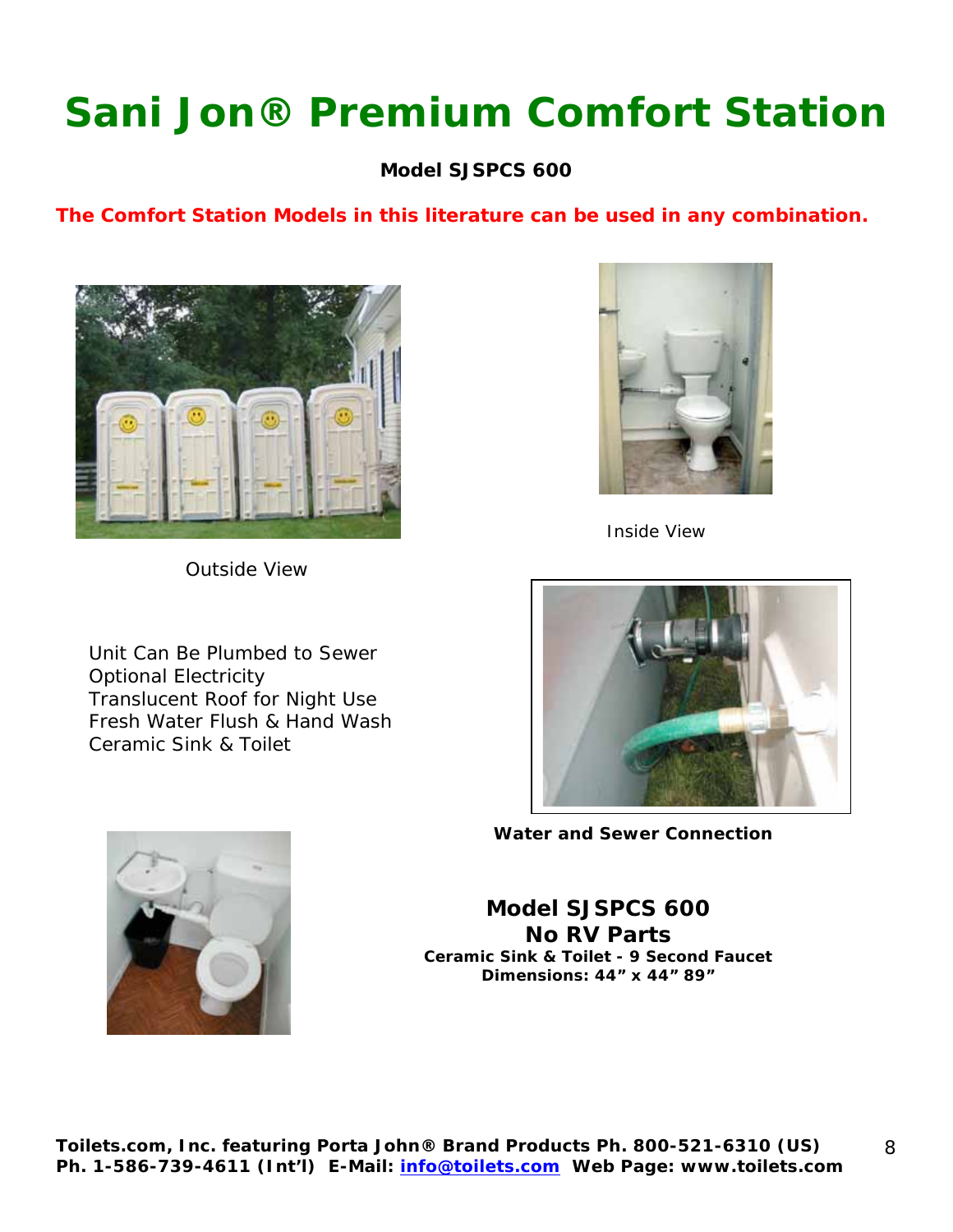## **Model SJSPCS 600E**

**With Optional Electricity** 









Model SJSPCS 600E **Right and Left Inside View of Model** SJSPCS 600E

#### **Model SJSPCS 600E**  with Electricity

On & Off Switch 2 - 110v Receptacle Outlets

> Vent Fan Safety Light



**Front View 2008 Controller Controller Controller Controller Controller Controller Controller Controller Controller Controller Controller Controller Controller Controller Controller Controller Controller Controller Control** 

## **300 Gallon Waste Tank**





#### **Model HT 304**

**Dimensions: 18" (.46) high x 84" (2.13m) long x 48" (1.22m) wide Capacity: 300 U.S. Gallons / 1,200 Liter**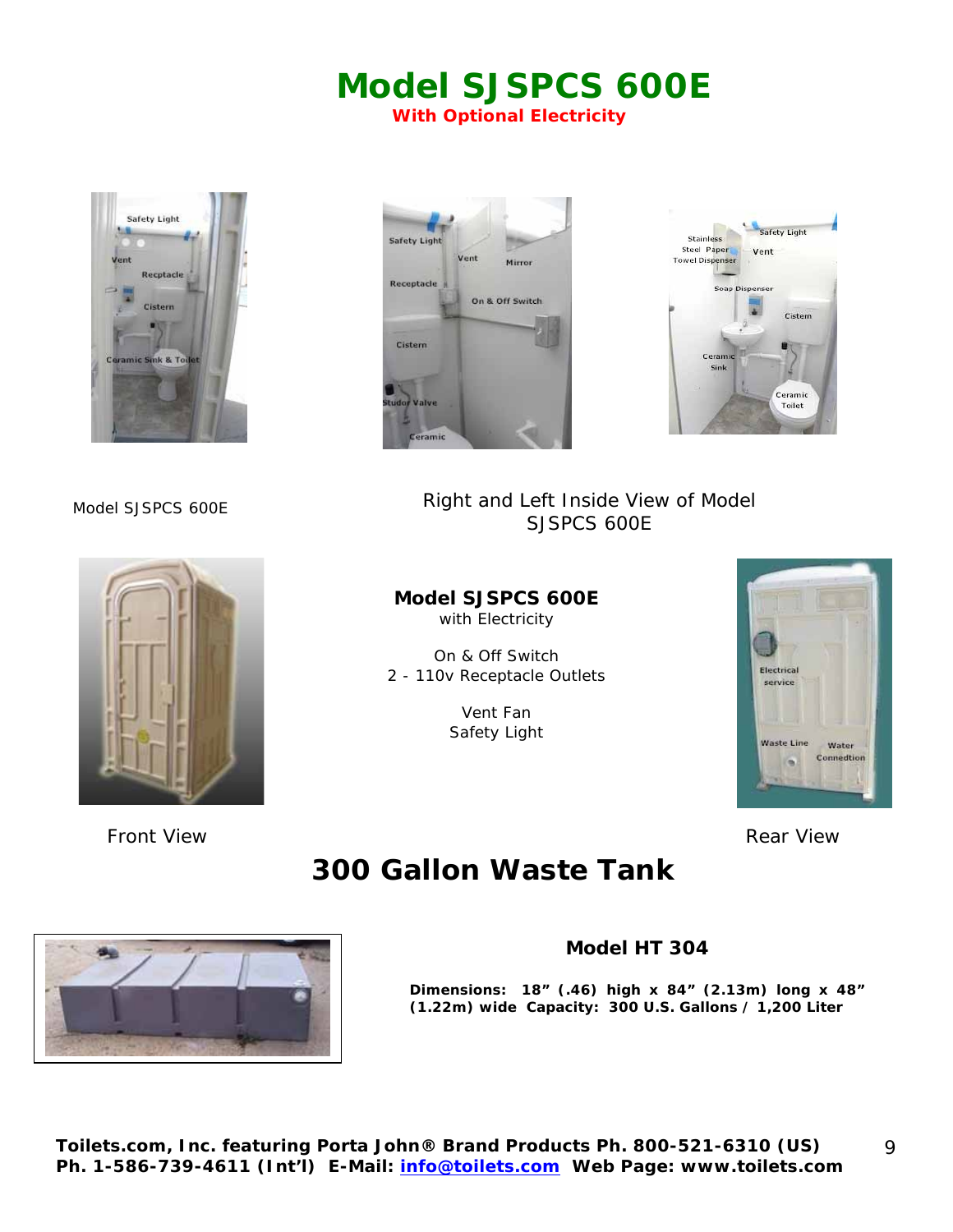

**Dual Toilet Trailer Model 450DT Internal Sink and Dump Valves are Optional** 

#### **Dual Toilet Trailer Model 450T Internal or External Sink**

Dimensions: 14' x 5'8" 13" Wheels 3,500 LB Axle 2" Trailer Ball Receiver, Safety Chain Trailer Frame is 3" x 2" Steel Tubing 2 Rear Folding Jacks -1 Front Wheeled Jack Toilets Mounted on 2 - 4" x 8' x ¼" Channel Front & Rear Step Diamond Plate: 9" x 20" Front Step Steel Tubing: 2" x 2" Rear Step Steel Tubing: 2" x 5"

Front Railing Made From Steel Pipe



**Dual Toilet Trailer Model 450T External Sink** 

Comfort Station Model SJHD 520

Can be attached to a municipal water source or used with a water tank and battery operated pressure pump. Waste and water tanks can be up to 300 gallons (1200 Liters) each.

Contact us for Specifications or a Quotation

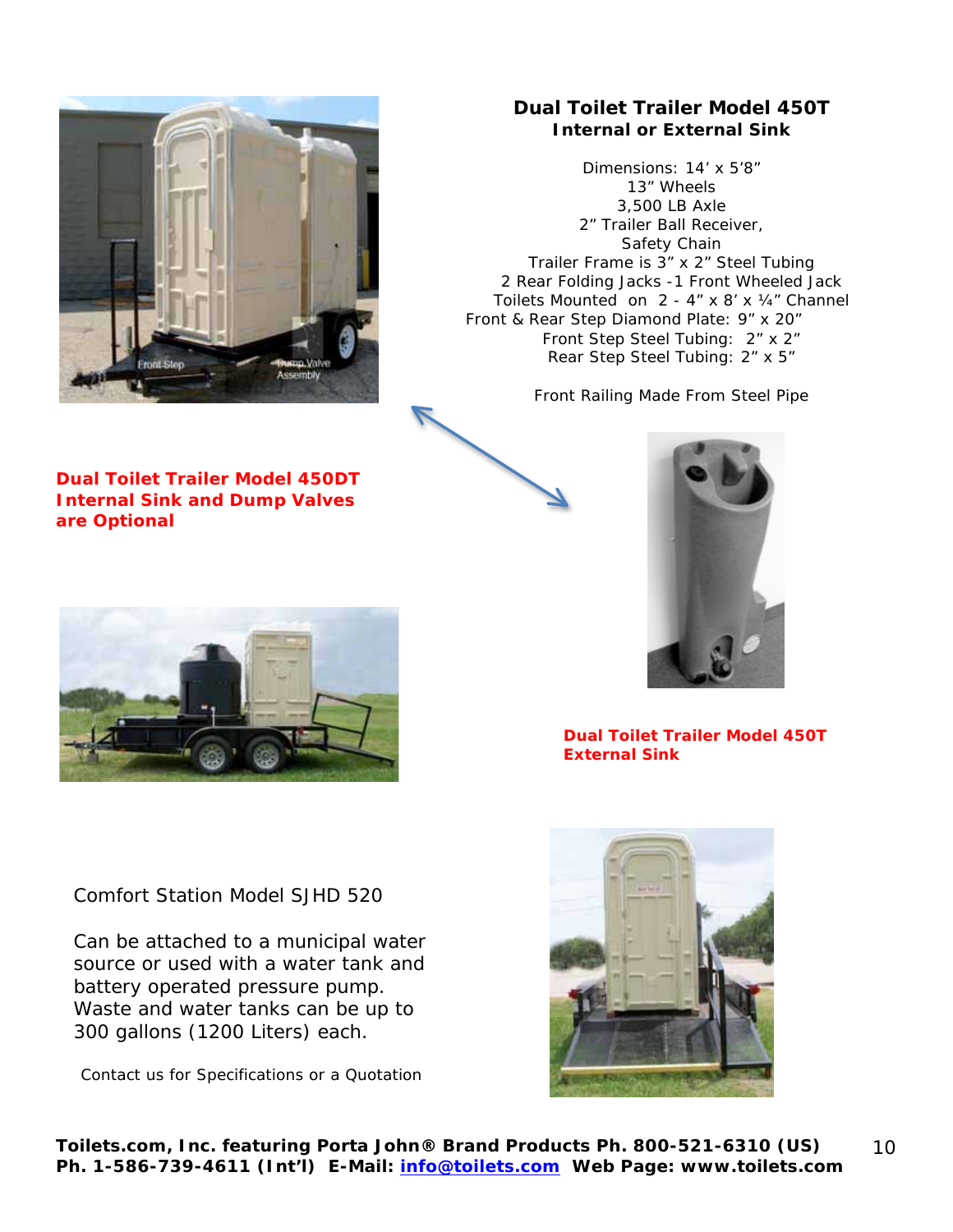### **Advantage Six: Sani Jon® Dump Your Own Model SJHD 450DV**



Fig. 1 Sani Jon® with 3" Dump Valve







Fig. 2 - Attach Bracket Fig. 3 - Attach 90 Degree Elbow Fig. 4 - Attach Dump Valve

After dumping the holding tank, pour several gallons of water to wash tank bottom and exit pipe.

Recharge holding tank with several ounces of EMJ 2075 with 5 gallons of water. In cold climates always add a salt water mix after you dump the tank.

This unit is shipped either completely assembled or 75% assembled. There is no extra charge for assembly.